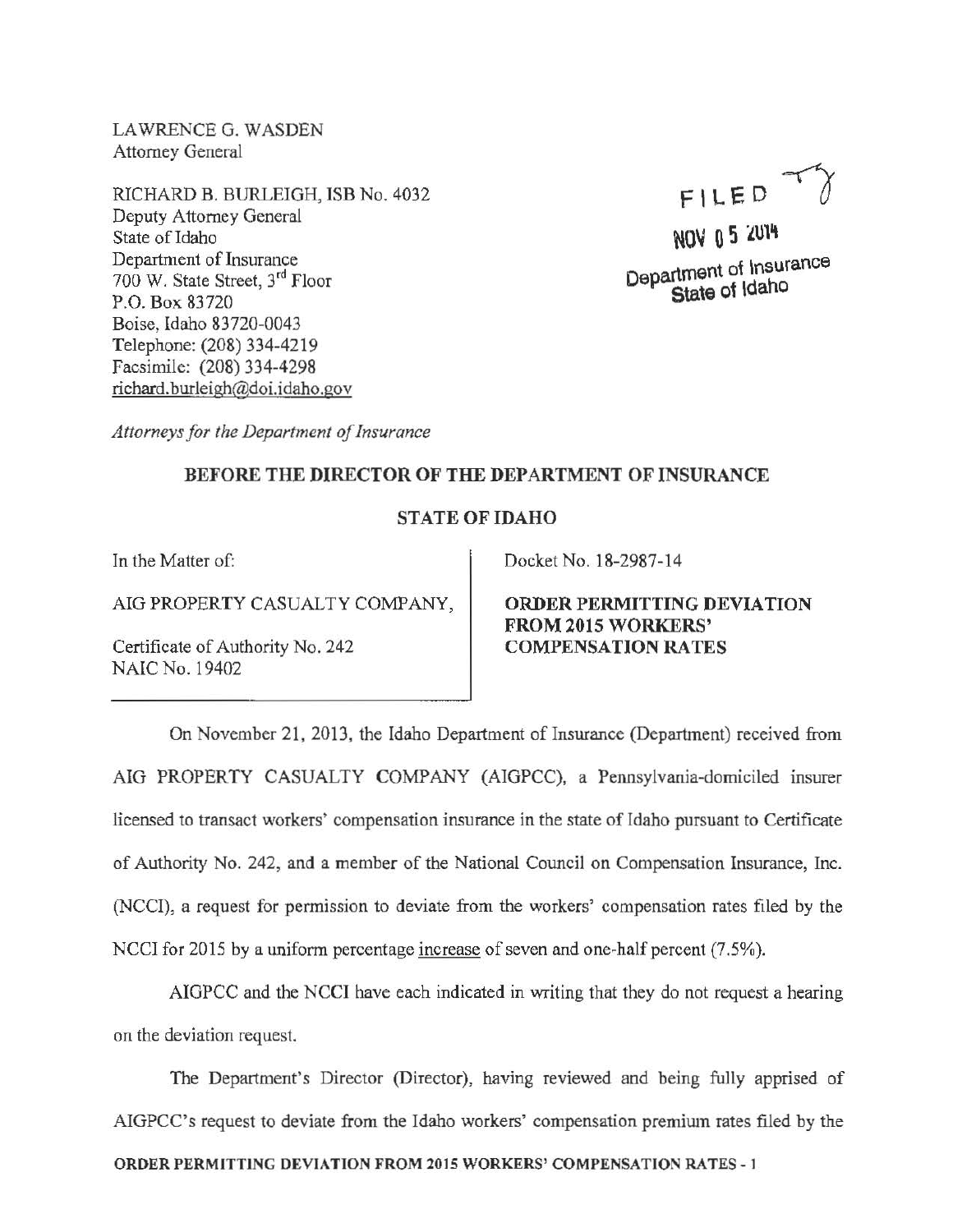NCCI for 2015, and the requirements of Idaho Code § 41-1614, has determined that the requested rate deviation is justified.

NOW, THEREFORE, IT IS HEREBY ORDERED, pursuant to Idaho Code § 41-1614, that AIGPCC's request to deviate by a uniform percentage increase of seven and one-half percent (7.5%) from the workers' compensation rates filed by the NCCI for 2015, exclusive of terrorism rates, is GRANTED. This deviation from the Idaho workers' compensation premium rates filed by the NCCI for 2015 shall take effect on January 1, 2015, and shall remain in effect for one year from that date unless terminated sooner with the approval of the Director.

DATED this  $5<sup>1</sup>$  day of November, 2014.

STATE OF IDAHO DEPARTMENT OF INSURANCE

lan pal Director